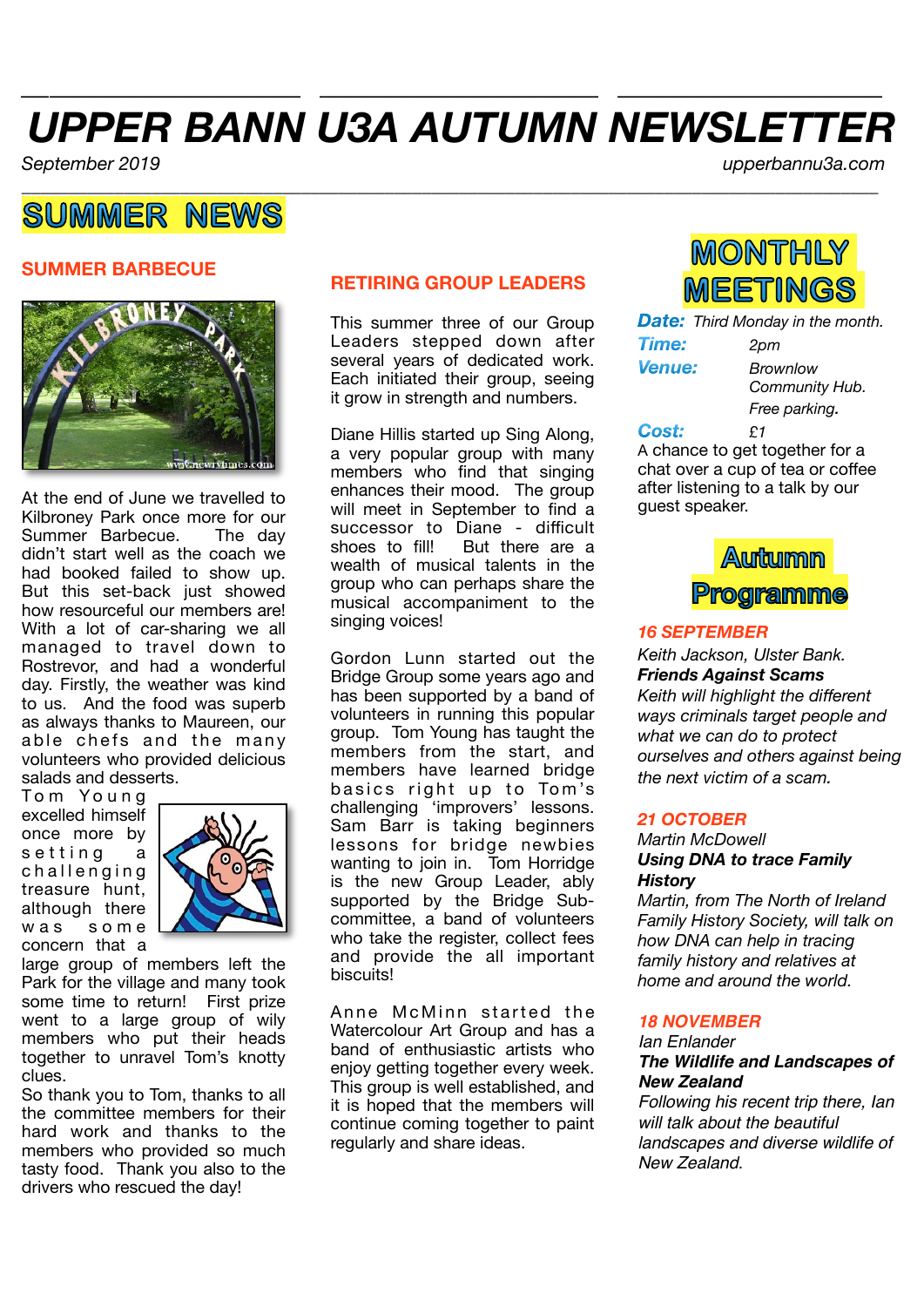## **IT'S ALL ABOUT THE GROUPS!**

*Some of the U3A groups have kept going throughout the summer months, such as the walking and nature groups, the cycling groups and the Bridge Group. But now it's that time of year when most of our other groups re-start after the summer break.* 

*You may be familiar with many of the groups and be active members of some. If, however, you are new to U3A or are interested in taking on new interests here are details on some of our current groups:* 

#### **BONSAI**



The U3A bonsai group is a small yet active and extremely friendly group. It meets on the **last Tuesday of the month [from 1pm](x-apple-data-detectors://1)  [to 3pm](x-apple-data-detectors://1)** and new members are always welcome.

Bonsai reconvenes on the last Tuesday of September 2019. The group caters for everyone from complete beginner upwards, and regularly includes guest speakers and opportunities to visit gardening events that include bonsai displays.

Further details are available from: [jlambephotography@gmail.com](mailto:jlambephotography@gmail.com)

NEW MEMBERS WELCOME!

*Some of our groups are closed as they are fully subscribed. This is due to a limit on either room size or equipment availability. For example our cycle groups hire bikes, the number of which are limited. But please contact our Cycle Group Leaders and ask to be put on their waiting lists. Our Yoga Group is also closed due to high demand for places*



*But most of our groups are open to all. If you are interested give the group leader a ring and talk to them about joining up.* 

### **U3A THEATRE OUTINGS**

We aim to provide at least 3 outings per year, including a trip to Dublin, usually after Christmas. We also go to the Grand `Opera House and the Lyric inBelfast. . Outings are usually to matinees, which allow people to lunch before or eat after the show. It's a pleasant, social day out and as a group outing no one will be sitting on their own. Most members use their smart pass for free travel. It is the responsibility of each member to get to and from the theatres. Group leaders only retake responsibility for booking tickets. We support Portadown Drama Festival each March in the Town Hall, which offers amateur drama groups from around Ireland. Season tickets are available.

Information is sent out via email prior to each outing.

**Look out for emails from Ruth about upcoming outings!**

NEW MEMBERS WELCOME!

## **U3A PHOTOGRAPHY GROUP**

The photography group started in April 2019. The group meets the third Thursday of each month at 10am, meeting in the car park, when a list of names is recorded and a decision is taken as to how long we spend in the area. Each photographer decides what they want to photograph.

**Autumn dates and locations: 19th September Portmore Lough 24th October Lough Gall Park 28th November Discovery Centre Lough Neagh.**

A reminder of date location and directions will be sent out prior to each event. Eileen O'Rourke at [emmorourke21@hotmail.co.uk](mailto:emmorourke21@hotmail.co.uk)

NEW MEMBERS WELCOME!

## **STRIDENT STROLLERS**



**Strollers meet every Tuesday at 10.00 am throughout the year** at the chosen venue for that day (emailed in advance). The stroll, which takes about an hour, is offroad, usually in picturesque parkland on paths on fairly level ground. After the stroll, the group heads for a local cafe for coffee and chat. Members are responsible for ensuring they are correctly dressed and are are fit enough to participate.

NEW MEMBERS WELCOME!

Just come along and join in!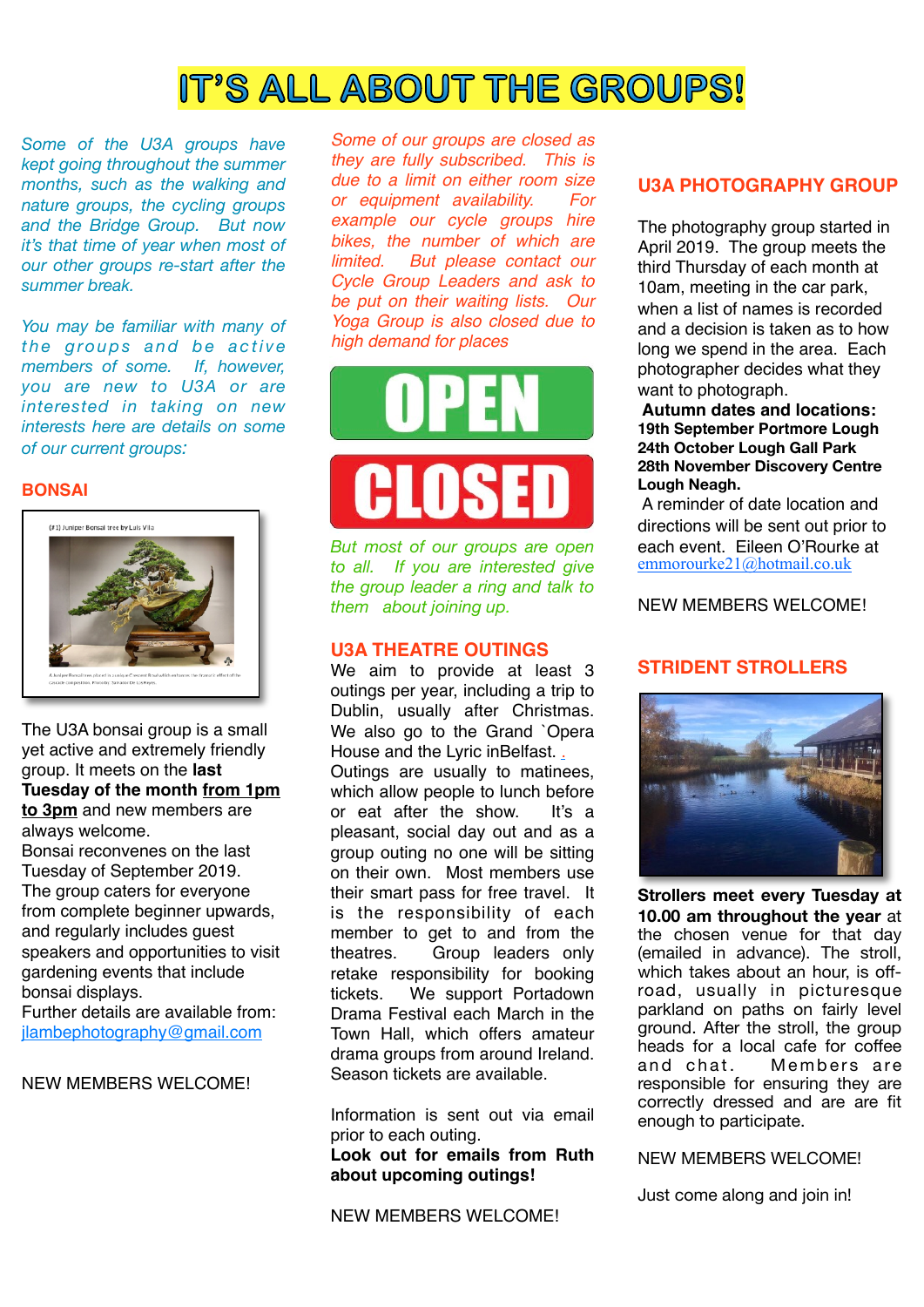### **NATURE GROUP**

This group meets on **one or two Wednesdays each month** to observe and learn about our local flora and fauna. Our main focus is on birds although we vary it to include butterflies, red squirrels, wild flowers and other wildlife. Places where wildlife congregates are chosen, such as nature reserves, tidal estuaries and parks and gardens. Emails are sent out a few days prior to the trip and we take turns at car-sharing.

#### NEW MEMBERS WELCOME!



## **POETRY GROUP**

The Poetry Group meet on the **first Monday of the month [from](x-apple-data-detectors://3) [2-4pm](x-apple-data-detectors://3)** in The Hub, Brownlow.

Each month we look at a specific poet (modern or classical) or a specific subject chosen by poets (seasons, love, war). We help each other to understand the words, sharing interpretations and memories, both happy and sad. Meetings are relaxed with tea/ coffee half way. So, whether you are new to poetry, would like to learn a little or have always enjoyed the subject, come along. NEW MEMBERS WELCOME!

## *STOP PRESS!*

## **HEALTH & WELLBEING GROUP**

**This new group is meeting on Wednesday 4 September at 2pm in Portadown Golf Club.** 

Members will be looking at physical and mental health issues and exploring a range of traditional and complimentary options. For more information contact Heather Louden at [h.louden@sky.com](mailto:h.louden@sky.com) NEW MEMBERS WELCOME!



## *FRUSTRATED?*

*Are you frustrated because the group you want to join is full?*

*Why not consider starting up your own duplicate group? We have 3 cycle groups and two walking groups, but there is always demand for more. All of our group leaders are enthusiastic amateurs! We are always looking for new group* 

*leaders. If you have an interest in a subject or activity we don't currently offer why not consider starting your own group? One of our members has recently started up a Health and Wellbeing Group which has attracted a great deal of interest.* 



*It may seem daunting to set up and run a new group, but we have a v e r y f r i e n d l y G r o u p s Coordinator, Michael Cardwell, who will provide any new group with lots of help and advice. He will help you to contact the members to find out who may be interested in your subject or activity. He will then set up the first meeting and give you advice on how to run your group. It is often a good idea to have a team of helpers within the group to share roles like taking the register or fee if you have room hire costs*

## **GENEALOGY / FAMILY HISTORY**

This group meets up at regular intervals throughout the year. To date around 41 people have been exploring their ancestry, helping each other with information and resources along the way.



The sessions usually involve taking members through available online resources and those which require a personal visit to one of the archival sites eg the Public Record Office Northern Ireland, (PRONI), the General Record Office Northern Ireland (GRONI), the National Library Ireland (NLI), Armagh Irish Studies Library, as well as other specialist historical organisations.

**There will be a session for**  complete beginners in **September.** Notification of meetings and visits will be sent out by general email. If you haven't already taken part and have an interest in looking at your family history please contact Geraldine M c I v o r a t

[geraldine.mcivor@gmail.com](mailto:geraldine.mcivor@gmail.com)

NEW MEMBERS WELCOME!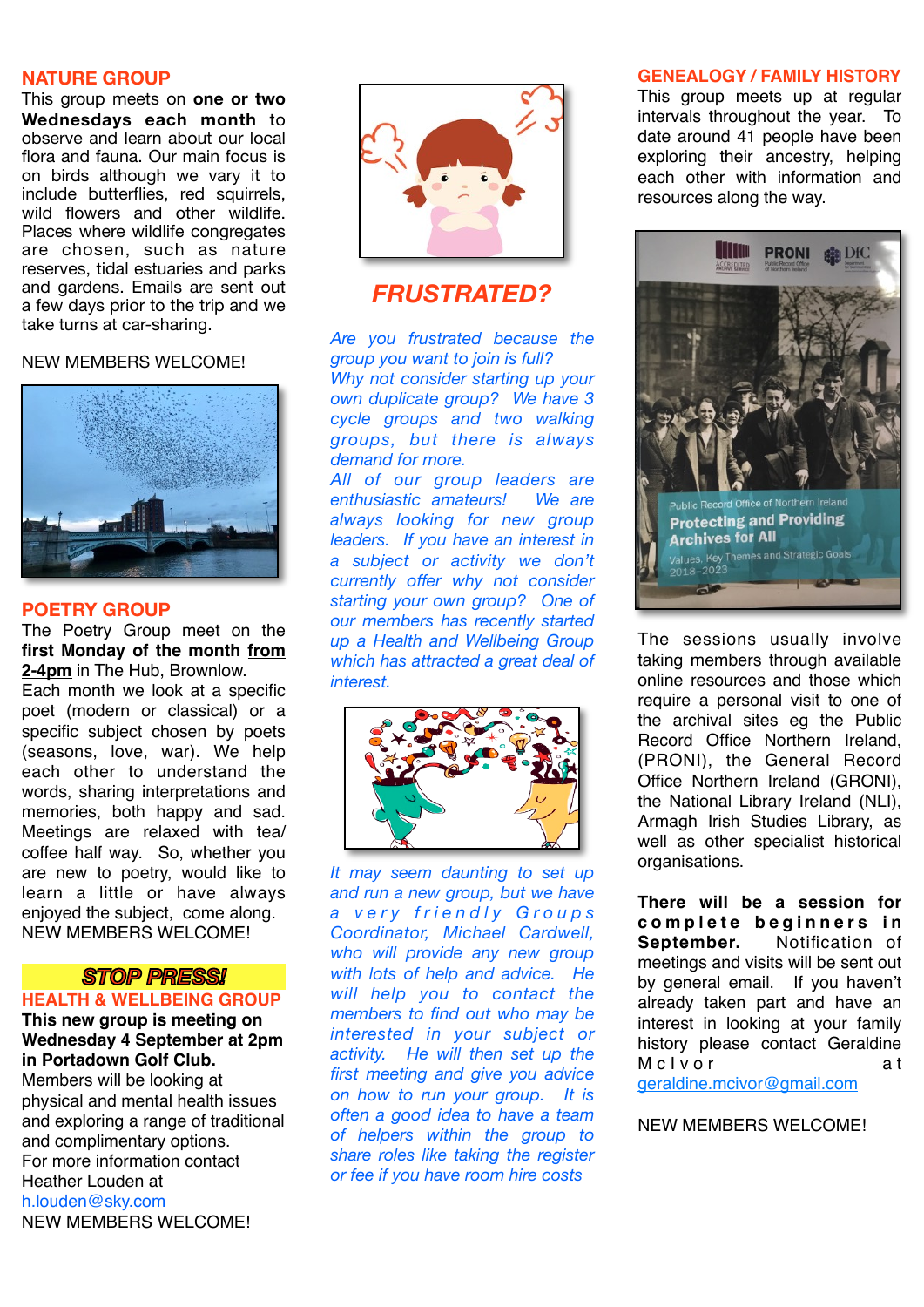## **MATHS FOR FUN**

## **The first meeting of the new season will be on 30 September at 10 am.**

We are a small enthusiastic group who meet at Portadown Golf Club generally every fortnight on Mondays from 10 am to noon. The format is that a 'homework' is sent out to members a week in advance to stimulate the grey cells. Typically this consists of a set of puzzles (see examples below), a couple of Calcdoku (a form of Sudoku) teasers and other topics of interest, largely determined by group request.

We are very keen to recruit new members so please come along and share in the fun - we are quite normal really! A small contribution of £2 is levied each meeting to cover room hire and administrative costs. NEW MEMBERS WELCOME!

## **BRIDGE GROUP**



Bridge Group meets every Friday Morning in Portadown Golf Club. **Bridge lessons re-start on 6 September at 9.30am.** 

Sam Barr runs the beginners lessons, and Tom Young runs the improvers lessons for those members with an understanding of the bidding and play. Thanks to Tom and Sam for their endless patience in helping members to improve!

After a lesson lasting around 45 minutes we play a friendly competition with much debate about the right play and even more chat. We break mid-morning for a well earned tea/coffee and biscuits.

NEW MEMBERS WELCOME!

See if you are cut out for Maths for Fun by trying to solve these puzzles:

What is the area of the fourth rectangle below if the numbers represent the other respective areas?



What is the value of the unlabeled row?



## **GOLF GROUP**

This new group aims to visit a variety of golf courses throughout the year. The day, time of playing and green fees will vary depending on course availability. If you are interested in joining the group please contact Laura McAdam for more information at [laura842@live.com](mailto:laura842@live.com) NEW MEMBERS WELCOME!

## **FRENCH FOR IMPROVERS**

### **Re-starts on 12 September**

This group is for those who already have a knowledge of French. We meet on Wednesdays in Lurgan Town Hall from 10 am to 12 noon.

We prefer to limit the number of members to twelve, and we have some spaces available at the moment.

For more information please contact Helen Rawlings at dhrawlings@btinternet.com

## **BOARD GAMES AND CHESS**

Both the Board Games and Chess Groups meeting at the same time in Portadown Golf Club on

## **Thursdays at 10 am.**

Both groups welcome new members. On offer are games such as draughts as well as chess of course! You don't need any prior knowledge of board games or chess. Just come along and join in or contact Jean Millar at jeannmillar@btinternet.com

NEW MEMBERS WELCOME!

## **LUNCHEON CLUB**

The Luncheon Club meets on the **last Thursday in the month at 1pm**. The choice of eatery changes every month for variety, and the cost is usually around £10 to £12 per person.

If you want to attend you contact the group leader Norma Galway by either email or phone to book your place so that she can book the tables with each venue. Contact Norma on 02838871757 or norma2.galway@gmail.com

This club is open to all. NEW MEMBERS WELCOME!

## **MONDAY WALK**

Bob's weekly walking group **restarts on Monday 9 September at 10am.** The walks are usually 4 to 6 miles and end at about 12 noon. Routes vary and emails are sent out weekly with details of how to get there. Some routes are roadside part of the way. Members are individually responsible for ensuring that they are fit enough and appropriately dressed for the route and weather on the day.

So why not come along and join in! Walking is a great way to get fit and meet new people.

NEW MEMBERS WELCOME!